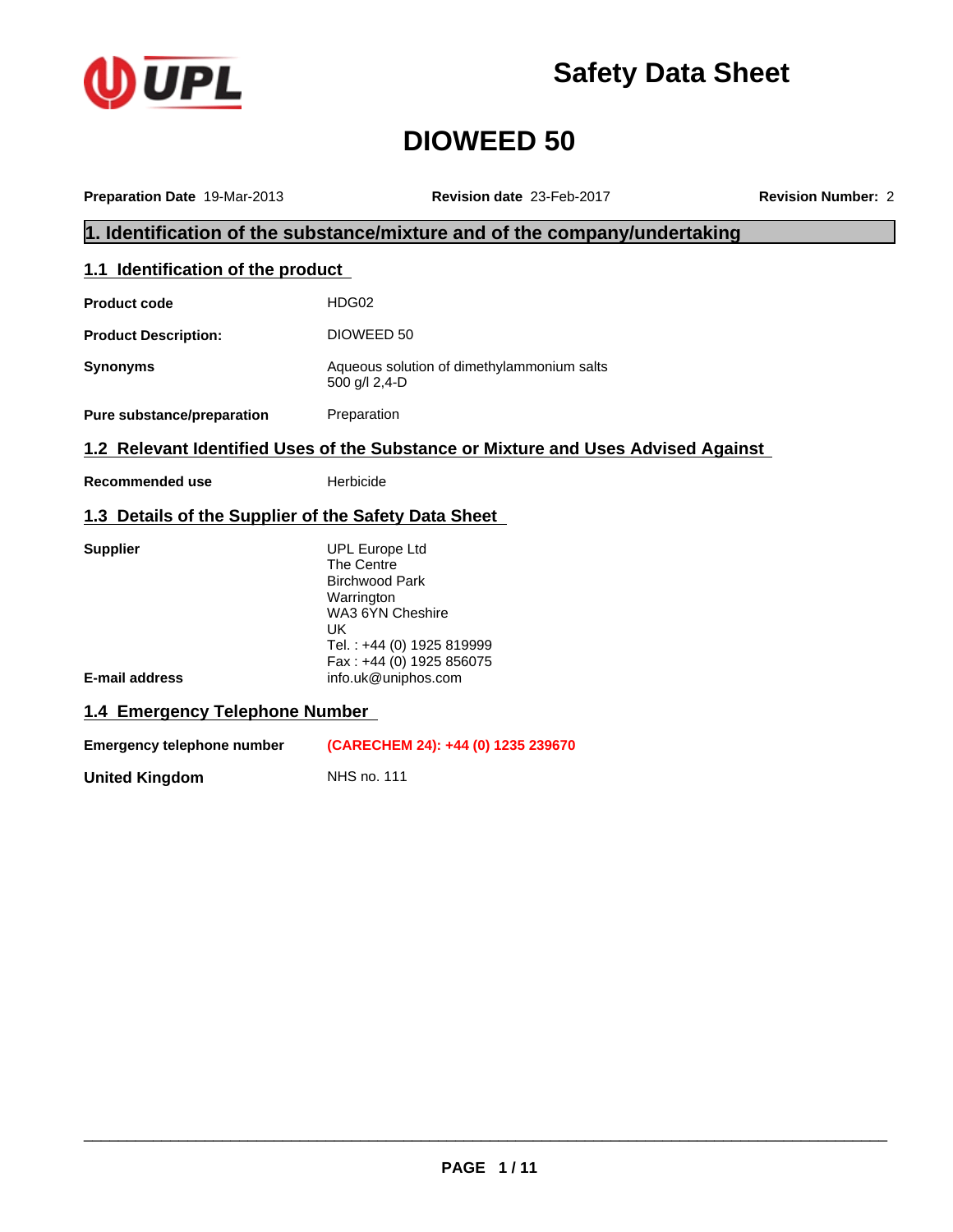## **2. Hazards Identification**

## **2.1 Classification of the mixture**

#### **Classification according to Regulation (EC) No. 1272/2008 [CLP]**

| Acute oral toxicity           | Category 4 - H302 |
|-------------------------------|-------------------|
| Serious Eye Damage/Irritation | Category 1 - H318 |

For the full text of the H-Statements mentioned in this Section, see Section 16

#### **2.2 Label elements**

#### **Labeling according to Regulation (EC) No. 1272/2008 [CLP]**



**Signal Word DANGER**

**Hazard Statements** H302 - Harmful if swallowed H318 - Causes serious eye damage

#### **Precautionary Statements - EU (§28, 1272/2008)**

P264 - Wash hands thoroughly after handling P270 - Do not eat, drink or smoke when using this product P280 - Wear protective gloves/eye protection/face protection P301 + P312 - IF SWALLOWED: Call a POISON CENTER or doctor/physician if you feel unwell P330 - Rinse mouth P305 + P351 + P338 - IF IN EYES: Rinse cautiously with water forseveral minutes. Remove contact lenses, if present and easy to do. Continue rinsing P501 - Dispose of contents/ container in accordance with national regulation

#### **EU Specific Hazard Statements**

EUH208 - Contains (2,4-D). May produce an allergic reaction EUH401 - To avoid risks to human health and the environment, comply with the instructions for use

## **2.3 Other Hazards**

No information available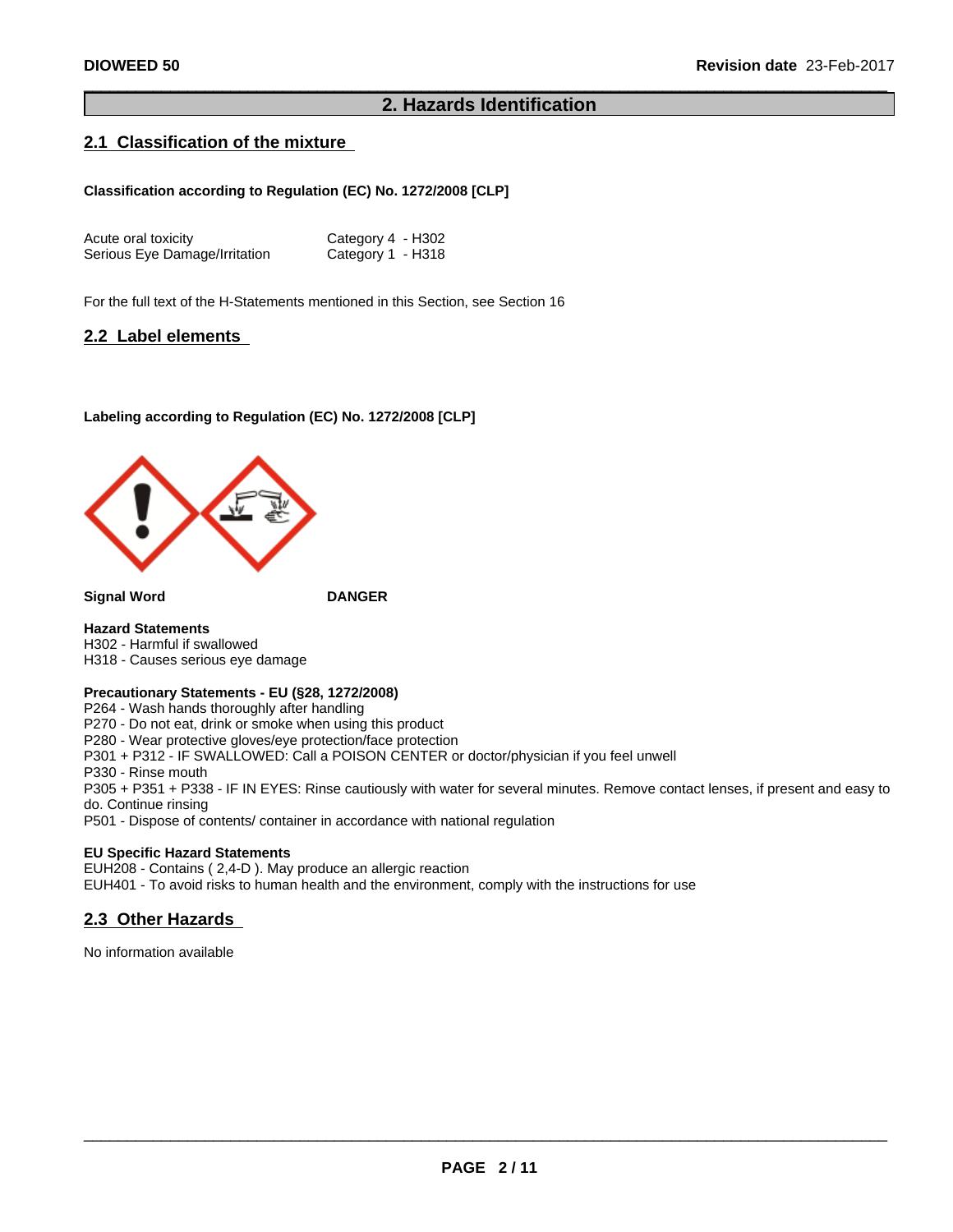## **3. Composition/information on Ingredients**

## **3.2. MIXTURES**

| <b>Chemical name</b> | <b>EC No</b> | <b>CAS-No</b> | Weight %  | <b>Classification</b><br>(Dir.67/548) | <b>EU - GHS</b><br><b>Substance</b><br><b>Classification</b>                                                                  | <b>REACH No.</b>  |
|----------------------|--------------|---------------|-----------|---------------------------------------|-------------------------------------------------------------------------------------------------------------------------------|-------------------|
| $2,4-D$              | 202-361-1    | 94-75-7       | $40 - 50$ | $\overline{\phantom{0}}$              | Acute Tox. 4<br>(H302)<br>STOT SE 3<br>(H335)<br>Eye Dam. 1<br>(H318)<br>Skin Sens. 1<br>(H317)<br>Aquatic Chronic<br>3(H412) | no data available |

For the full text of the H-Statements mentioned in this Section, see Section 16

## **4. First aid measures**

## **4.1 Description of first-aid measures**

| <b>General advice</b>             | Show this safety data sheet to the doctor in attendance                                                                                                            |
|-----------------------------------|--------------------------------------------------------------------------------------------------------------------------------------------------------------------|
| Eye contact                       | Immediately flush with plenty of water. After initial flushing, remove any contact lenses and<br>continue flushing for at least 15 minutes<br>Consult a physician. |
| <b>Skin contact</b>               | Wash off immediately with soap and plenty of water removing all contaminated clothes and<br>shoes<br>If symptoms persist, call a physician                         |
| Ingestion                         | Rinse mouth<br>Do NOT induce vomiting<br>Seek immediate medical attention/advice                                                                                   |
| <b>Inhalation</b>                 | Move to fresh air<br>If symptoms persist, call a physician                                                                                                         |
| <b>Protection of First-aiders</b> | Use personal protective equipment Avoid contact with skin, eyes and clothing                                                                                       |

## **4.2 Most Important Symptoms and Effects, Both Acute and Delayed**

No information available

## **4.3 Indication of any immediate medical attention and special treatment needed**

Treat symptomatically.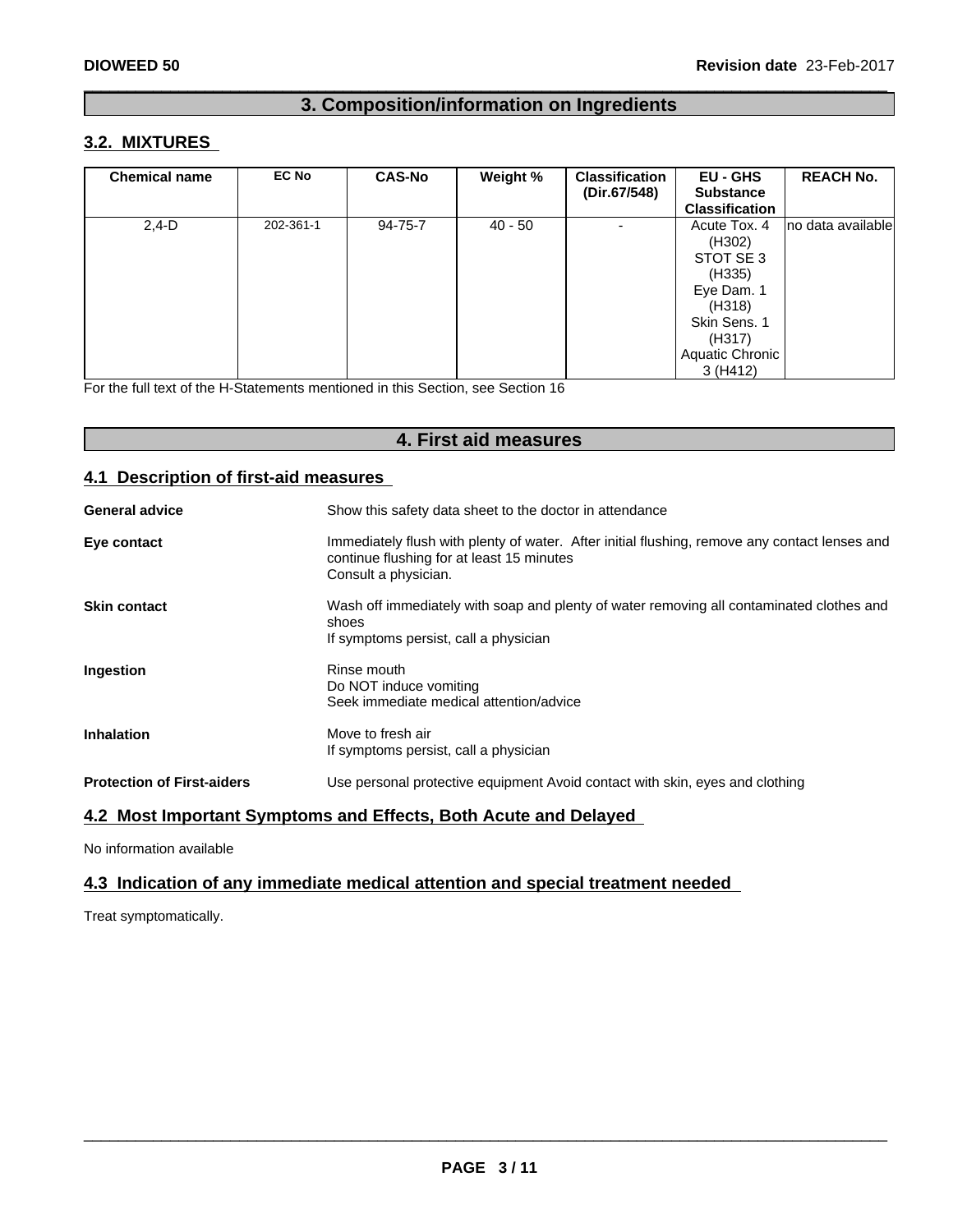## **5. Fire-fighting measures**

## **5.1 Extinguishing media**

| Suitable extinguishing media   | Carbon dioxide (CO2)<br>Dry chemical<br>Water spray<br>alcohol-resistant foam |
|--------------------------------|-------------------------------------------------------------------------------|
| Unsuitable extinguishing media | High volume water jet                                                         |
|                                | 5.2 Special hazards arising from the substance or mixture                     |

**Special Hazard** Hydrogen chloride Carbon monoxide, carbon dioxide and unburned hydrocarbons (smoke)

## **5.3 Advice for Firefighters**

This material is very toxic to aquatic organisms. Fire water contaminated with this material must be contained and prevented from being discharged to any waterway, sewer or drain.

In the event of fire, wear self contained breathing apparatus

## **6. Accidental release measures**

## **6.1 Personal precautions, protective equipment and emergency procedures**

Evacuate personnel to safe areas Use personal protective equipment

## **6.2 Environmental Precautions**

Prevent further leakage or spillage if safe to do so Prevent product from entering drains Do not flush into surface water or sanitary sewer system

#### **6.3 Methods and material for containment and cleaning up**

Absorb with earth, sand or other non-combustible material and transfer to containers for later disposal Soak up with inert absorbent material (e.g. sand, silica gel, acid binder, universal binder, sawdust) Sweep up and shovel into suitable containers for disposal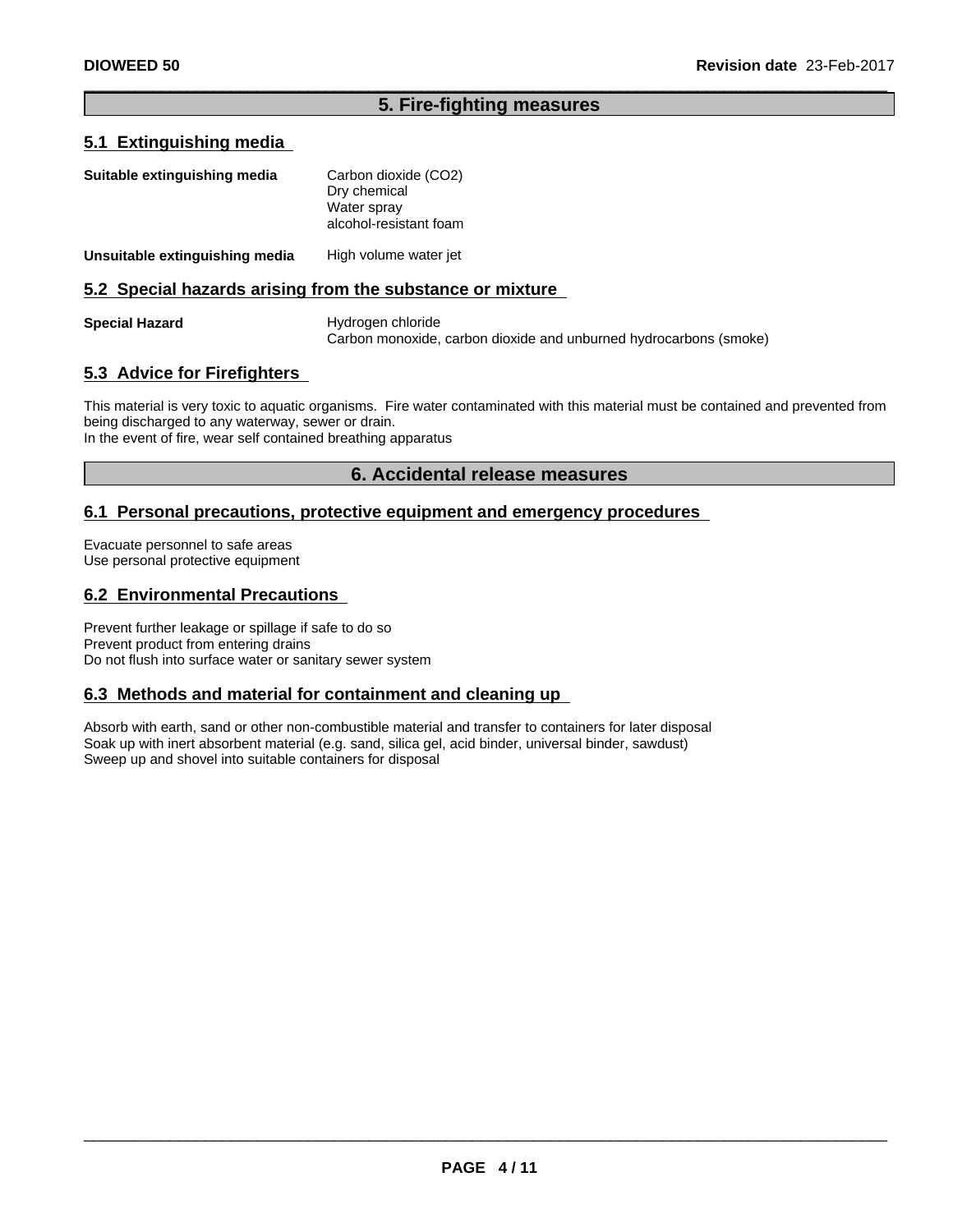## **7. Handling and Storage**

## **7.1 Precautions for Safe Handling**

#### **Handling**

Wear personal protective equipment Do not breathe vapours or spray mist Keep out of reach of children

#### **Hygiene Measures**

Use only outdoors or in a well-ventilated area

## **7.2 Conditions for safe storage, including any incompatibilities**

Keep containers tightly closed in a dry, cool and well-ventilated place Keep in properly labelled containers Keep away from direct sunlight Store away from frost. Keep away from heat and sources of ignition

## **7.3 Specific end uses**

No information available.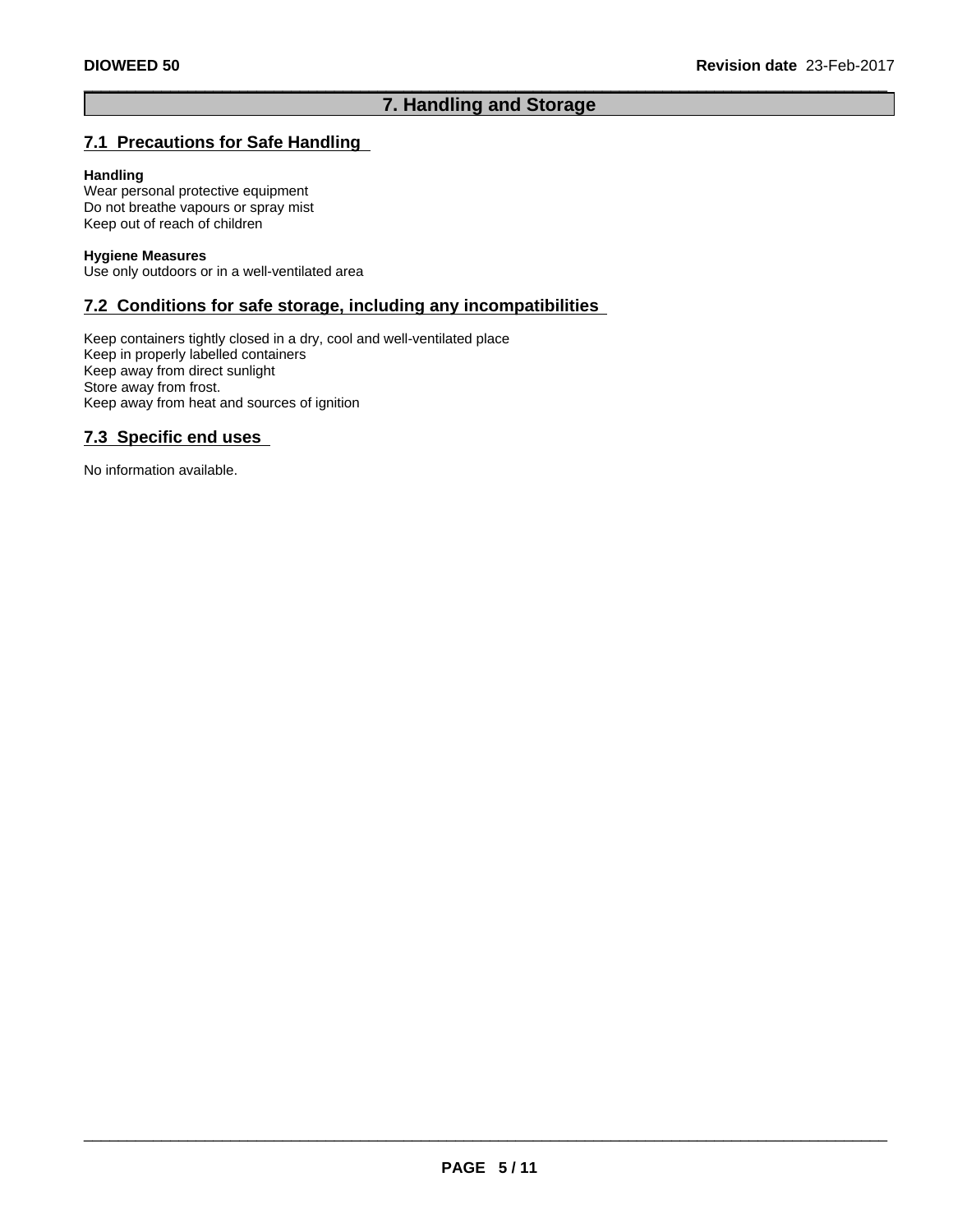## **8. Exposure Controls/Personal Protection**

## **8.1 Control Parameters**

**Exposure Limits** Apply technical measures to comply with the occupational exposure limits

| <b>Chemical name</b> | Eu                       | <b>United Kingdom</b>     | <b>France</b>            | <b>Spain</b>              | Germany                   |
|----------------------|--------------------------|---------------------------|--------------------------|---------------------------|---------------------------|
| $2,4-D$              |                          | STEL: $20 \text{ mg/m}^3$ | TWA: $10 \text{ mg/m}^3$ | TWA: $10 \text{ mg/m}^3$  | MAK: 1 mg/m <sup>3</sup>  |
|                      |                          | TWA: $10 \text{ mg/m}^3$  |                          |                           | Ceiling / Peak: 8         |
|                      |                          |                           |                          |                           | mg/m <sup>3</sup>         |
|                      |                          |                           |                          |                           | <b>Skin</b>               |
|                      |                          |                           |                          |                           | TWA: 1 mg/m <sup>3</sup>  |
| <b>Component</b>     | Italy                    | Portugal                  | <b>Netherlands</b>       | <b>Finland</b>            | <b>Denmark</b>            |
| $2.4-D$              |                          | TWA: $10 \text{ mg/m}^3$  |                          | TWA: $10 \text{ mg/m}^3$  | TWA: 1 mg/m $3$           |
| $94-75-7$ (40 - 50)  |                          |                           |                          | STEL: $20 \text{ mg/m}^3$ | <b>Skin</b>               |
| <b>Chemical name</b> | Austria                  | <b>Switzerland</b>        | <b>Poland</b>            | <b>Norway</b>             | <b>Ireland</b>            |
| $2.4-D$              | <b>Skin</b>              | <b>Skin</b>               | TWA: $7 \text{ mg/m}^3$  | TWA: $5 \text{ mg/m}^3$   | TWA: $10 \text{ mg/m}^3$  |
|                      | STEL 4 mg/m <sup>3</sup> | STEL: $8 \text{ mg/m}^3$  |                          | STEL: $10 \text{ mg/m}^3$ | STEL: $20 \text{ mg/m}^3$ |
|                      | TWA: 1 mg/m $3$          | TWA: 1 mg/m $3$           |                          |                           |                           |

**Derived No Effect Level (DNEL)** No information available

**Predicted No Effect Concentration** No information available **(PNEC)**

#### **8.2 Exposure Controls**

**Engineering controls** Ensure adequate ventilation, especially in confined areas

#### **Personal Protective Equipment**

| Eye protection<br><b>Skin protection</b><br><b>Hand protection</b><br><b>Respiratory protection</b> | Safety glasses with side-shields.<br>Wear protective clothing to prevent skin contact<br>Nitrile rubber. Polyvinylchloride. Protective gloves.<br>When workers are facing concentrations above the exposure limit they must use<br>appropriate certified respirators |
|-----------------------------------------------------------------------------------------------------|----------------------------------------------------------------------------------------------------------------------------------------------------------------------------------------------------------------------------------------------------------------------|
| Other protective equipment                                                                          | Ensure that eyewash stations and safety showers are close to the workstation location.                                                                                                                                                                               |
| <b>Environmental exposure controls</b>                                                              | Do not allow material to contaminate ground water system<br>Do not contaminate surface water<br>Local authorities should be advised if significant spillages cannot be contained                                                                                     |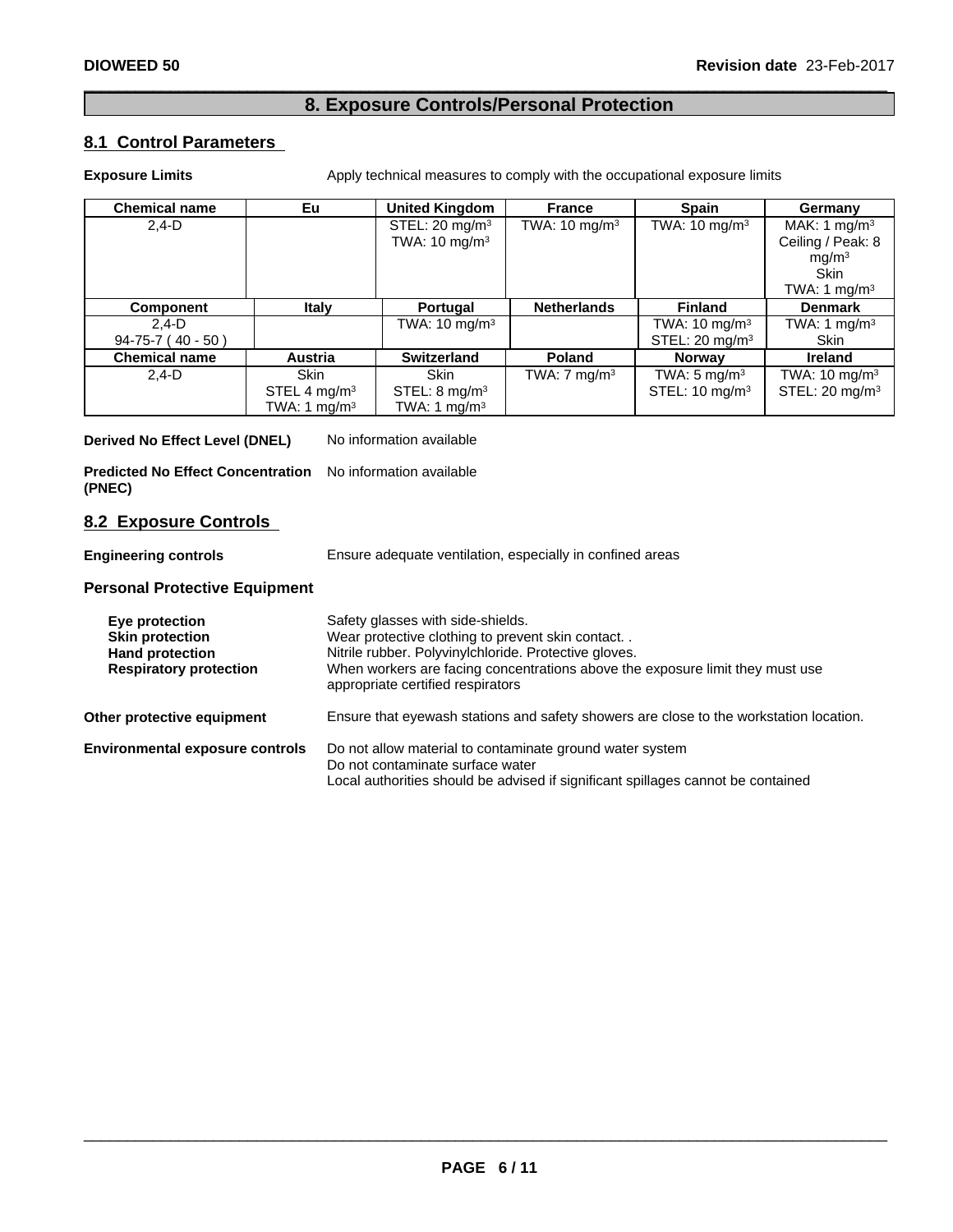## **9. Physical and Chemical Properties**

#### **9.1 Information on basic physical and chemical properties**

| Appearance<br><b>Physical state</b><br>Odor                           | Yellow<br>Liquid, Soluble concentrate (SL)<br>slight amine |                 |
|-----------------------------------------------------------------------|------------------------------------------------------------|-----------------|
| Property                                                              | VALUES                                                     | Remarks/ Method |
| рH                                                                    | 7.7                                                        | (1% aa)         |
| Melting point/freezing point                                          | No information available                                   |                 |
| <b>Boiling Point/Range</b>                                            | No information available                                   |                 |
| <b>Flash Point</b>                                                    | > 200 °C                                                   |                 |
| Flammability (solid, gas)                                             | Not applied                                                |                 |
| <b>Relative Density</b>                                               | 1.173 g/cm $3$                                             |                 |
| <b>Solubility in Other Solvents</b>                                   | No information available                                   |                 |
| <b>Partition coefficient: n-octanol/waterNo</b> information available |                                                            |                 |
| <b>Autoignition temperature</b>                                       | > 600 °C                                                   |                 |
| <b>Decomposition temperature</b>                                      | No information available                                   |                 |
| <b>Viscosity</b>                                                      | $13.9$ mPa.s                                               |                 |
| <b>Oxidizing properties</b>                                           | No information available                                   |                 |
| <b>Explosive properties</b>                                           | No information available                                   |                 |

## **9.2 OTHER INFORMATION**

**VOC Content** No information available

## **10. Stability and Reactivity**

#### **10.1 Reactivity**

No information available.

#### **10.2 Chemical stability**

Stable under normal conditions.

## **10.3 Possibility of hazardous reactions**

Hazardous polymerisation does not occur. None under normal processing.

## **10.4 Conditions to avoid**

Heat, flames and sparks

## **10.5 Incompatible Materials**

Strong oxidizing agents Strong acids Strong bases

## **10.6 Hazardous Decomposition Products**

Thermal decomposition can lead to release of irritating gases and vapours Hydrogen chloride Carbon oxides

 $\overline{\phantom{a}}$  ,  $\overline{\phantom{a}}$  ,  $\overline{\phantom{a}}$  ,  $\overline{\phantom{a}}$  ,  $\overline{\phantom{a}}$  ,  $\overline{\phantom{a}}$  ,  $\overline{\phantom{a}}$  ,  $\overline{\phantom{a}}$  ,  $\overline{\phantom{a}}$  ,  $\overline{\phantom{a}}$  ,  $\overline{\phantom{a}}$  ,  $\overline{\phantom{a}}$  ,  $\overline{\phantom{a}}$  ,  $\overline{\phantom{a}}$  ,  $\overline{\phantom{a}}$  ,  $\overline{\phantom{a}}$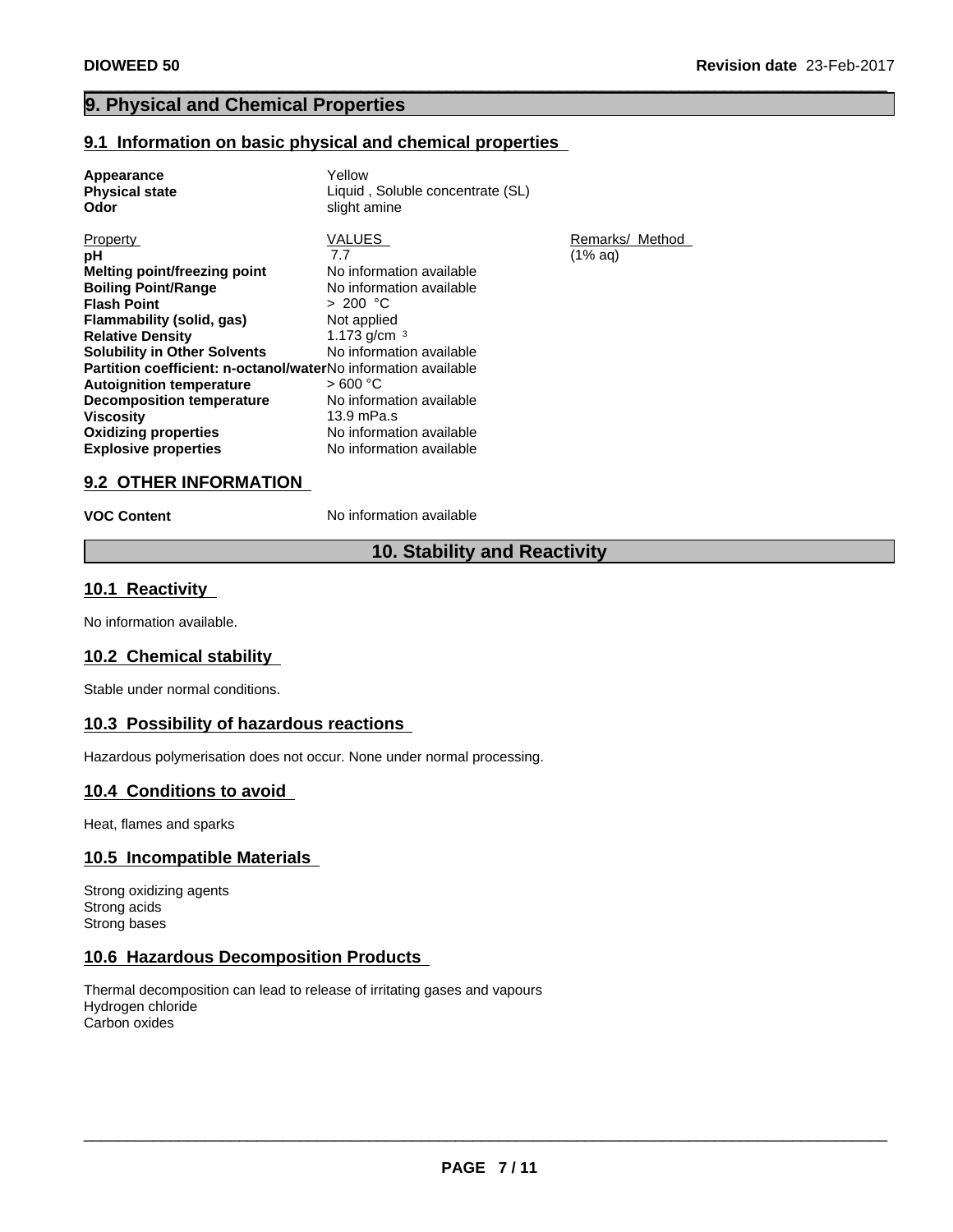## **11. Toxicological Information**

## **11.1 Information on Toxicological Effects**

## **Acute toxicity**

| Local effects       |                                              |
|---------------------|----------------------------------------------|
| <b>Inhalation</b>   | There is no data available for this product. |
| Eye contact         | There is no data available for this product. |
| <b>Skin contact</b> | There is no data available for this product. |
| <b>Ingestion</b>    | There is no data available for this product. |

| <b>Chemical name</b>             | LD50 Oral                                  | <b>LD50 Dermal</b>   | <b>LC50 Inhalation</b> |
|----------------------------------|--------------------------------------------|----------------------|------------------------|
| $2,4 - D$<br>94-75-7             | $= 1.297$ mg/kg (Rat)                      | $>$ 4000 mg/kg (Rat) | $> 5.01$ mg/l          |
| <b>Chronic toxicity</b>          |                                            |                      |                        |
| <b>Skin Corrosion/Irritation</b> | No skin irritation.                        |                      |                        |
| Eye damage/irritation            | Risk of serious damage to eyes.            |                      |                        |
| <b>Sensitization</b>             | Did not cause sensitization. (guinea pig). |                      |                        |
| <b>Carcinogenic effects</b>      | No information available                   |                      |                        |
| <b>Mutagenic effects</b>         | No information available                   |                      |                        |
| <b>Reproductive effects</b>      | No information available                   |                      |                        |
| <b>STOT - Single Exposure</b>    | No information available.                  |                      |                        |
| <b>STOT - Repeated Exposure</b>  | No information available.                  |                      |                        |
| <b>Target organ effects</b>      | EYES. Respiratory System. skin.            |                      |                        |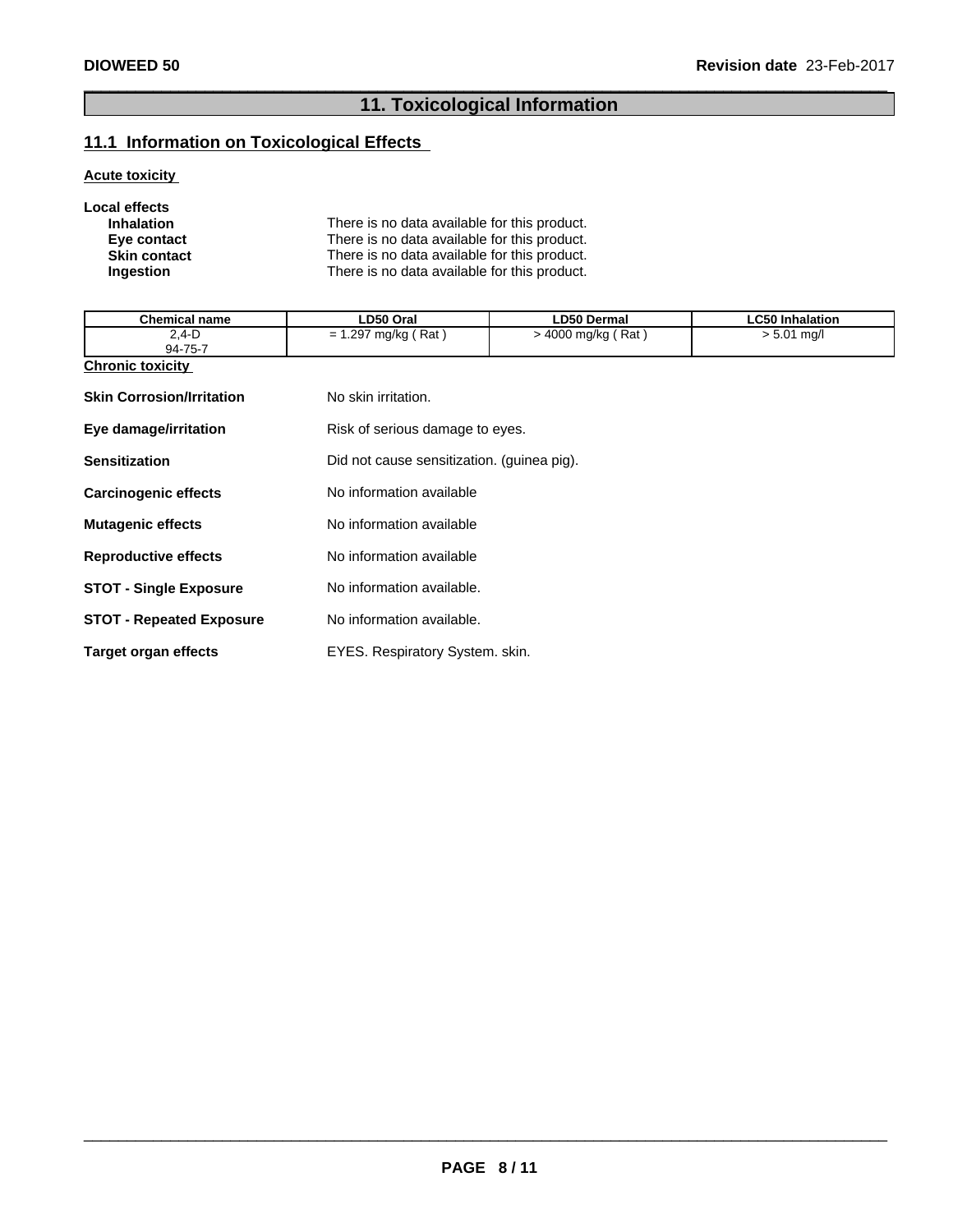## **12. Ecological Information**

## **12.1 Toxicity**

**EC50/72h/algae =** 177 mg/l **EC50/48h/daphnia =** > 200 mg/l **LC50/fish/96 h =** > 200 mg/l

Very toxic to aquatic organisms, may cause long-term adverse effects in the aquatic environment.

## **12.2 Persistence and Degradability**

No information available

## **12.3 Bioaccumulative Potential**

No information available

| <b>Chemic</b><br>----<br>пань | റ്റ<br>Pow<br>.<br>--                                  |
|-------------------------------|--------------------------------------------------------|
| ⁄ı.                           | $\sim$<br>$ \sim$<br>אס.∠<br>$\mathbf{1}$<br>__<br>___ |

## **12.4 Mobility in Soil**

.

## **12.5 Results of PBT and vPvB Assessment**

This substance is not considered to be persistent, bioaccumulating nor toxic (PBT)

## **12.6 Other Adverse Effects**

No information available.

| <b>Chemical name</b>                               | <b>Endocrine Disrupters Candidate</b><br>cu. | EU.<br>- Endocrine Disruptors<br>Evaluated<br>EU- |  |
|----------------------------------------------------|----------------------------------------------|---------------------------------------------------|--|
|                                                    | List                                         | Substances                                        |  |
| ′ 4 レ<br>$\sim$ $\sim$ $\sim$ $\sim$ $\sim$ $\sim$ | . Chemical<br>Group                          |                                                   |  |

## **13. Disposal Considerations**

## **13.1 Waste Treatment Methods**

| Waste from Residues/Unused<br><b>Products</b> | Dispose of in accordance with local regulations.                                                                                                                                                                     |
|-----------------------------------------------|----------------------------------------------------------------------------------------------------------------------------------------------------------------------------------------------------------------------|
| <b>Contaminated packaging</b>                 | Empty containers should be taken for local recycling, recovery or waste disposal.                                                                                                                                    |
| <b>EWC waste disposal No</b>                  | 020108 - agrochemical waste containing dangerous substances.                                                                                                                                                         |
| <b>OTHER INFORMATION</b>                      | According to the European Waste Catalogue, Waste Codes are not product specific, but<br>application specific. Waste codes should be assigned by the user based on the application<br>for which the product was used. |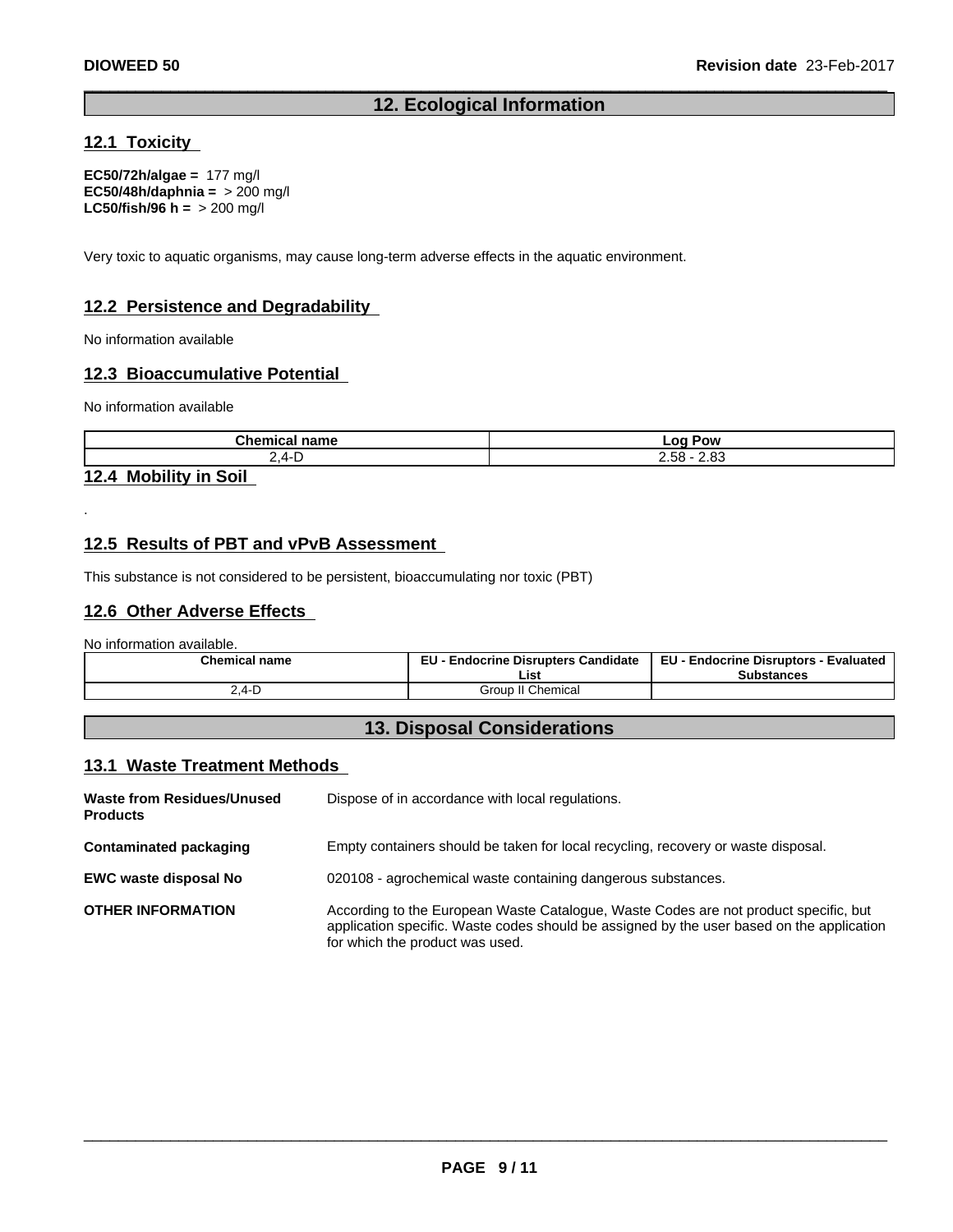#### **14. Transport Information**

| <b>ADR/RID</b>                 |               |
|--------------------------------|---------------|
| <b>14.1 UN-No</b>              | Not regulated |
| 14.2 Proper shipping name      |               |
| 14.3 Hazard class              |               |
| 14.4 Packing group             |               |
| 14.5 Environmental Hazard      |               |
| <b>14.6 Special Provisions</b> |               |
| <b>IMDG/IMO</b>                |               |
| <b>14.1 UN-No</b>              | Not regulated |
| 14.2 Proper shipping name      |               |
| 14.3 Hazard class              |               |
| 14.4 Packing group             |               |
| 14.5 Environmental Hazard      |               |
| <b>14.6 Special Provisions</b> |               |
| <b>IATA/ICAO</b>               |               |
| <b>14.1 UN-No</b>              | Not regulated |
| 14.2 Proper shipping name      |               |
| 14.3 Hazard class              |               |
| 14.4 Packing group             |               |
| 14.5 Environmental Hazard      |               |
| <b>14.6 Special Provisions</b> |               |
|                                |               |

## **15. Regulatory Information**

## **15.1 Safety, Health and Environmental Regulations/Legislation Specific for the Substance or Mixture**

**Registration n°** MAPP 13197

- To avoid risks to man and the environment, comply with the instructions for use

#### **International Inventories**

| <b>TSCA</b><br><b>EINECS/</b><br><b>ELINCS</b> | Complies<br>Complies |
|------------------------------------------------|----------------------|
| <b>DSL/NDSL</b>                                | Complies             |
| <b>PICCS</b>                                   | Complies             |
| <b>ENCS</b>                                    | Complies             |
| China                                          | Complies             |
| <b>AICS</b>                                    | Complies             |
| <b>KECL</b>                                    | Complies             |

**Legend** 

**TSCA** - United States Toxic Substances Control Act Section 8(b) Inventory **DSL/NDSL** - Canadian Domestic Substances List/Non-Domestic Substances List EINECS/ELINCS - European Inventory of Existing Chemical Substances/European List of Notified Chemical Substances **PICCS** - Philippines Inventory of Chemicals and Chemical Substances **ENCS** - Japan Existing and New Chemical Substances **IECSC** - China Inventory of Existing Chemical Substances **AICS** - Australian Inventory of Chemical Substances **KECL** - Korean Existing and Evaluated Chemical Substances

## **15.2 Chemical safety assessment**

A chemical safety assessment has not been carried out.